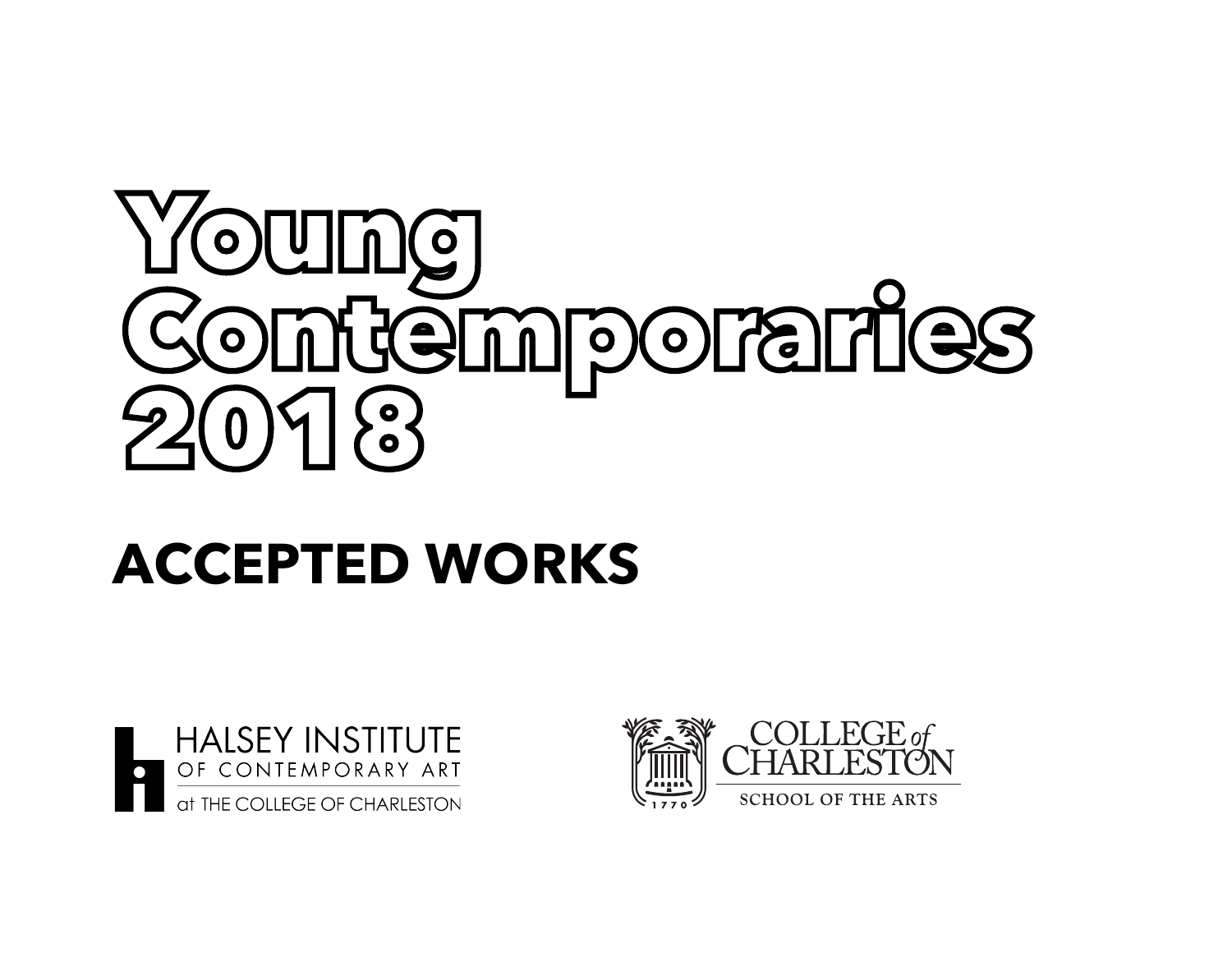| Madison  | <b>Bailey</b>  | <b>Brain</b>          | 2018 | Sculpture      |
|----------|----------------|-----------------------|------|----------------|
| Taylor   | <b>Bigelow</b> | <b>Breathe</b>        | 2018 | Photography    |
| Taylor   | <b>Bigelow</b> | <b>Distressed</b>     | 2018 | Photography    |
| Miah     | <b>Bundy</b>   | Untitled              | 2018 | Photography    |
| Miah     | <b>Bundy</b>   | Untitled              | 2018 | Photography    |
| Miah     | <b>Bundy</b>   | Untitled              | 2018 | Photography    |
| Will     | <b>Burke</b>   | What a Hoot!          | 2018 | Sculpture      |
| Will     | <b>Burke</b>   | Soft, Gag, Limp       | 2017 | Sculpture      |
| Will     | <b>Burke</b>   | Peach                 | 2018 | Sculpture      |
| Lilli    | Cameron        | Untitled              | 2017 | <b>Drawing</b> |
| Lilli    | Cameron        | Untitled              | 2017 | <b>Drawing</b> |
| Andie    | Carver         | <b>Marcus Glover</b>  | 2017 | Painting       |
| Andie    | Carver         | <b>Mary Catherine</b> | 2018 | Painting       |
| Julie    | Chea           | Dad & Me              | 2017 | Painting       |
| Julie    | Chea           | Year of the Rooster   | 2017 | Print          |
| Kelly    | Cole           | Channell 66           | 2017 | Photography    |
| Marina   | Colket         | Sacred                | 2017 | Photography    |
| Holden   | Curran         | Emily                 | 2018 | Photography    |
| Austin   | Darby          | Moon                  | 2017 | <b>Drawing</b> |
| Austin   | Darby          | Edge City             | 2017 | <b>Drawing</b> |
| Leanne   | Donnelly       | Morning in Mykonos    | 2017 | <b>Drawing</b> |
| Danielle | Dungo          | Self Portrait         | 2018 | Painting       |
| Danielle | Dungo          | Gina                  | 2018 | Painting       |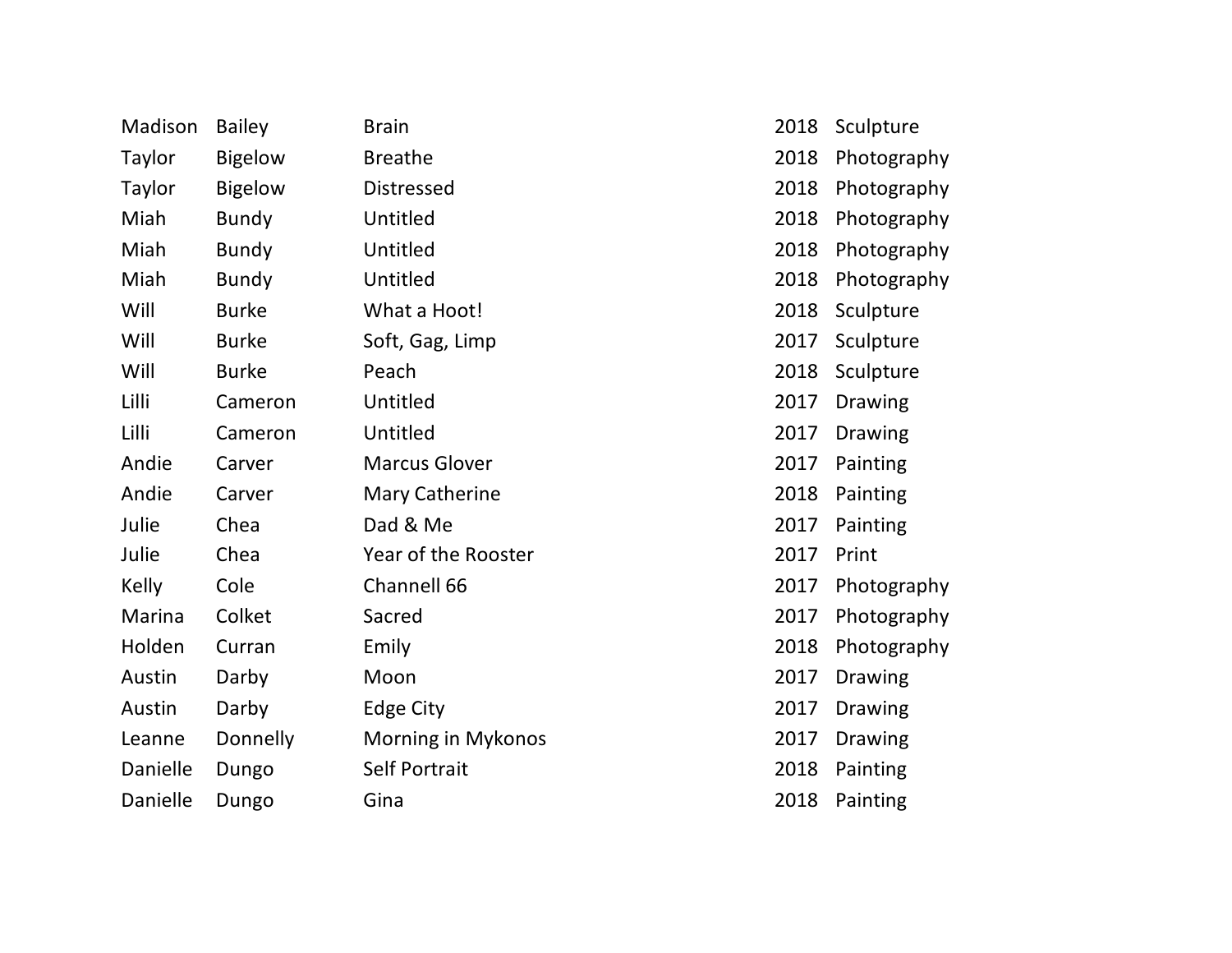| Danielle       | Dungo       | <b>Rose Series</b>                  | 2017-2018 | Painting       |
|----------------|-------------|-------------------------------------|-----------|----------------|
| Danielle       | Dungo       | Simon                               | 2017      | Print          |
| Madison        | Fabian      | <b>Unjust Disgust</b>               | 2018      | <b>Drawing</b> |
| Perry J        | Hale        | Grayscale Mosaic                    | 2018      | Painting       |
| Minna          | Heaton      | First Day of School                 | 2018      | Print          |
| Alexa          | Hennessey   | Untitled                            | 2017      | Painting       |
| Alexa          | Hennessey   | Untitled                            | 2018      | Painting       |
| Alexa          | Hennessey   | Untitled                            | 2017      | Painting       |
| Chloe          | Hogan       | Hillary and her body double         | 2017      | Painting       |
| Chloe          | Hogan       | Mary in Green                       | 2017      | Painting       |
| Chloe          | Hogan       | Sunday Afternoon                    | 2018      | Painting       |
| Chloe          | Hogan       | Desk Still Life                     | 2018      | <b>Drawing</b> |
| Sydney         | Hungerford  | <b>MUSC Construction</b>            | 2018      | Photography    |
| Sydney         | Hungerford  | Jonathan Lucas Patient Garage North | 2018      | Photography    |
| Timothy        | Hunter      | (I Cant) Stop Daydreaming           | 2018      | Painting       |
| Timothy        | Hunter      | Eyes of Yemi                        | 2018      | Painting       |
| Calder         | Jose        | Frank Zappa and his parents         | 2018      | Painting       |
| Shelby         | Kaczor      | Untitled                            | 2017      | Print          |
| Anel           | Khasiyetova | Untitled                            | 2017      | Painting       |
| Dontré         | Major       | <b>Black AmeriKKKa</b>              | 2017      | Photography    |
| <b>Missy</b>   | McConnell   | No Pop Outs                         | 2018      | Photography    |
| <b>Bridget</b> | McElroy     | Untitled                            | 2018      | Sculpture      |
| <b>Nora</b>    | McIntyre    | <b>Singed Wings Still Fly</b>       | 2018      | Sculpture      |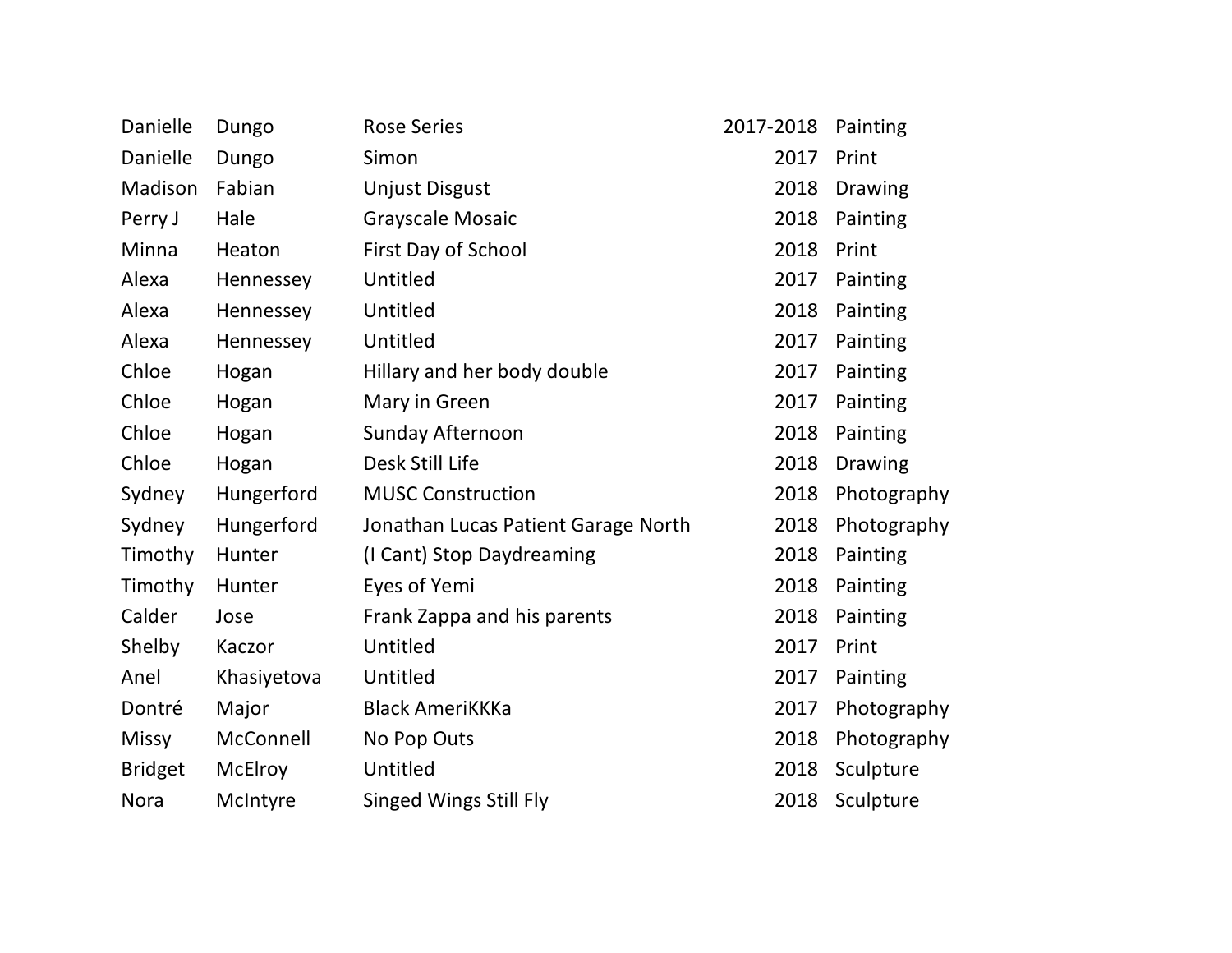| <b>Barbara</b> | McKenzie      | Leftover from Summer              | 2018    | Painting       |
|----------------|---------------|-----------------------------------|---------|----------------|
| Hope           | Morgan        | <b>Smokers</b>                    | 2017-18 | <b>Drawing</b> |
| Anna           | <b>Newell</b> | Untitled                          | 2017    | Print          |
| Anna           | <b>Newell</b> | Calamity                          | 2017    | Print          |
| Anna           | <b>Newell</b> | Closish                           | 2018    | <b>Drawing</b> |
| Nori           | Page          | Untitled                          | 2017    | Painting       |
| Nori           | Page          | Untitled                          | 2017    | Painting       |
| Clare          | Perry         | <b>Shapes of Night</b>            | 2017    | Photography    |
| Clare          | Perry         | Midnight Persona                  | 2017    | Photography    |
| Lisa           | Rosamond      | <b>Reflections of Remembrance</b> | 2017    | Photography    |
| Rachel         | Rothfeld      | <b>Ukulele</b>                    | 2017    | Sculpture      |
| Shannon        | Roudebush     | Untitled                          | 2018    | Painting       |
| Hailee         | Selby         | <b>Many Forces</b>                | 2018    | Sculpture      |
| Elliot         | Slovis        | Highway Skeleton 1                | 2018    | Photography    |
| Elliot         | Slovis        | Void                              | 2017    | Photography    |
| Elliot         | Slovis        | <b>Highway Skeleton 2</b>         | 2018    | Photography    |
| Meghan         | Smith         | <b>Black and Blue</b>             | 2017    | Painting       |
| Meghan         | Smith         | Laissez-Faire                     | 2017    | Photography    |
| William        | Smith         | Untitled                          | 2017    | Photography    |
| William        | Smith         | Untitiled                         | 2017    | Photography    |
| William        | Smith         | Untitled                          | 2017    | Photography    |
| Jeniffer       | Soto          | <b>Glitch in the Matrix</b>       | 2018    | Photography    |
| Hunter         | Sturgill      | <b>Silver Springs</b>             | 2017    | Painting       |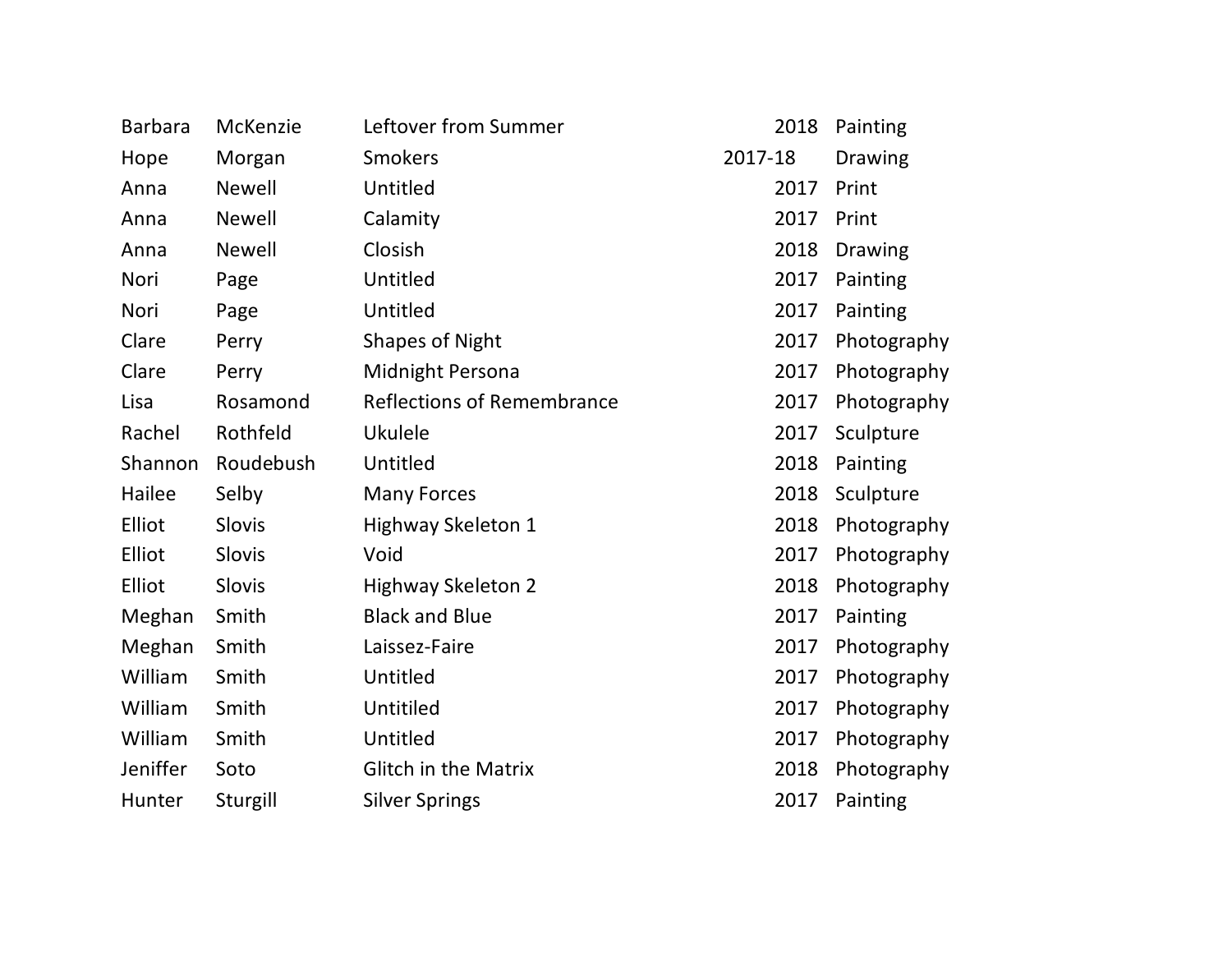| Hunter  | Sturgill | <b>Warmer State</b>         | 2018 | Print          |
|---------|----------|-----------------------------|------|----------------|
| Hunter  | Sturgill | <b>Wes Anderson</b>         | 2017 | Sculpture      |
| Hunter  | Sturgill | <b>Wallowa Lake Monster</b> | 2017 | Sculpture      |
| Anna    | Todd     | Into the Unknown            | 2017 | <b>Drawing</b> |
| Parker  | Utsey    | <b>Bridgespot</b>           | 2018 | <b>Drawing</b> |
| Parker  | Utsey    | The Stuff                   | 2018 | <b>Drawing</b> |
| Parker  | Utsey    | Perk I                      | 2018 | <b>Drawing</b> |
| Amber   | Vasquez  | Best of opposite sex        | 2017 | Painting       |
| Amber   | Vasquez  | Evening Light               | 2017 | Painting       |
| Amber   | Vasquez  | Defeated                    | 2018 | Print          |
| Amber   | Vasquez  | <b>Summer Daze</b>          | 2017 | Painting       |
| Leah    | Walker   | Untitled                    | 2017 | Photography    |
| Leah    | Walker   | Parker                      | 2018 | Photography    |
| Drew    | Whittle  | Graffiti                    | 2017 | Painting       |
| Drew    | Whittle  | Cadmium Orange              | 2017 | Painting       |
| Drew    | Whittle  | Jagged                      | 2017 | Sculpture      |
| Michael | Wiser    | <b>Bunker Shot</b>          | 2017 | Photography    |
| Aubree  | Young    | Kesha                       | 2017 | Print          |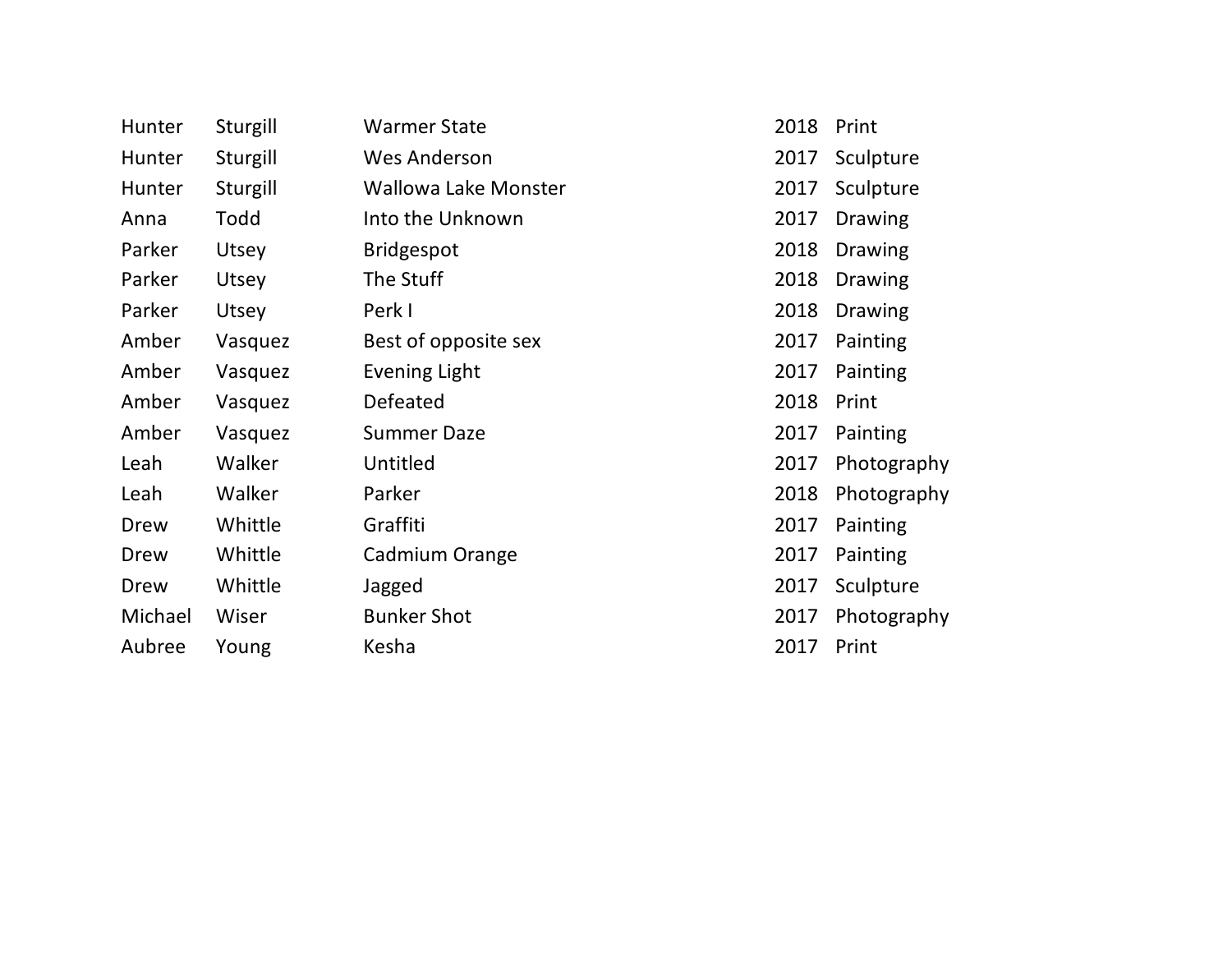## **SALON des REFUSÉS**

## **ACCEPTED WORKS**